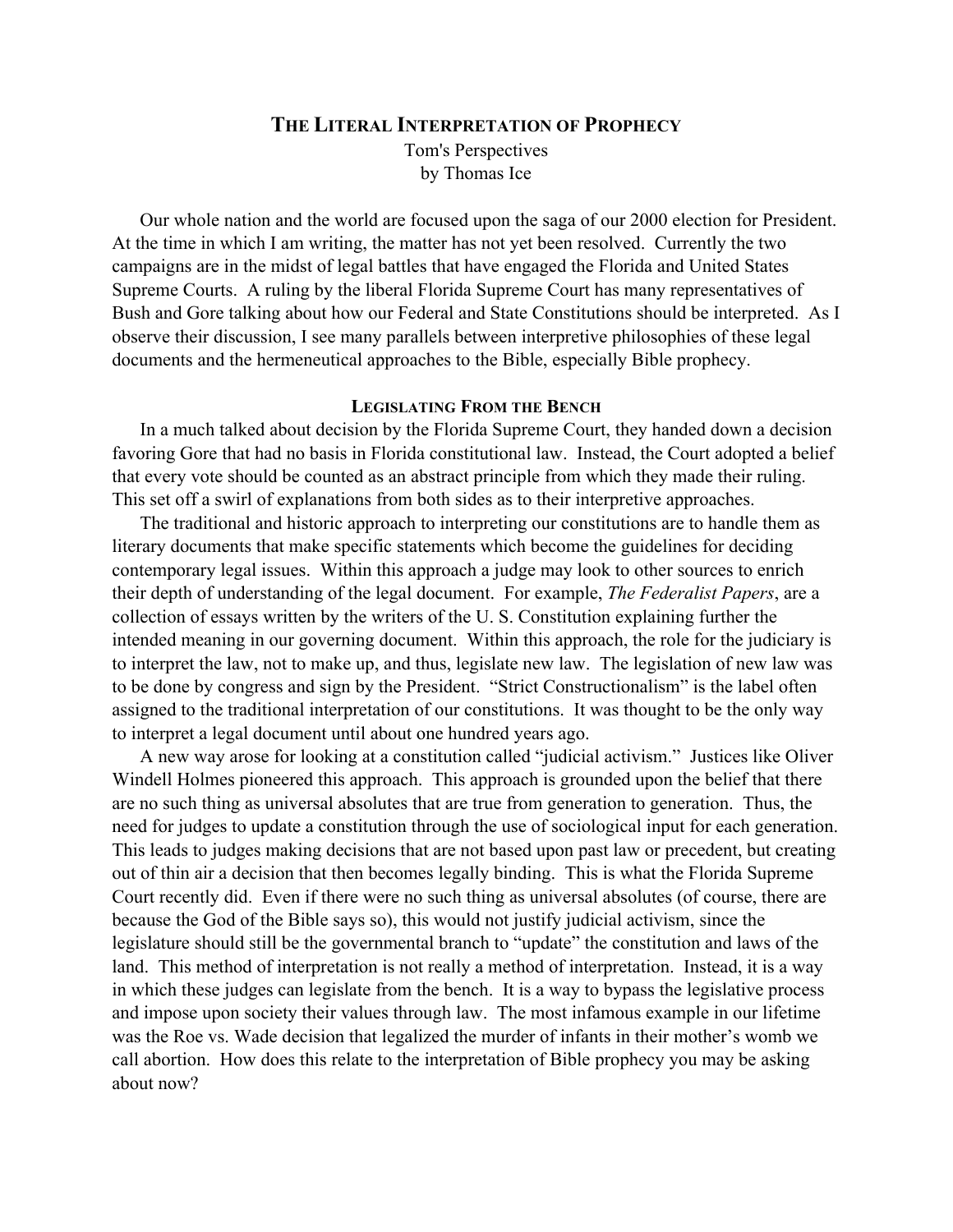# **LEGISLATING THROUGH INTERPRETATION**

There are many parallels between interpreting the Bible, especially prophecy, and the current, liberal approach to the interpretation of legal literature. I will examine some of the more important similarities.

The first thing to keep in mind is that interpretation of the Bible, and any literature, should be an effort to find out what the Author intended to say. Proper biblical interpretation occurs when "the interpreter has sought to suppress his own viewpoints regarding what he thinks the passage should mean, so as to allow the exegetical evidence from the passage under investigation to speak for itself."<sup>1</sup> The oft repeated slogan that a view is "just your interpretation" is a meaningless mantra that has nothing to do with actually trying to find out what a given text is actually saying. The issue should be: Is my interpretation the correct one in light of what the passage is saying in context? One may challenge another's interpretation and offer a different one. But there is only one correct interpretation because there was only a single intent in what our Lord says.

For anyone to say or imply that the meaning of a passage is unknowable, is to buy into the pagan notion of relativism that dominates the American landscape. It is to act as if the God who made the mouth, has not spoken by giving us Scripture. Since God has spoken, then we can know what He has said, because we are created in His image with the capability of communication. However, Romans 1 teaches that we rebel against the truth that we all know of God. *"For the wrath of God is revealed from heaven against all ungodliness and unrighteousness of men, who suppress the truth in unrighteousness, because that which is known about God is evident within them; for God made it evident to them."* (Rom. 1:18-19)

Any Christian who thinks that any interpretation will do, as long as one is sincere, is like a liberal judge who thinks that he can legislate from the bench. Just as the proper role of a judge is to use his training and knowledge to interpret the constitution, so also the role of any reader of the Bible, God's inerrant Word, is to seek to understand what God meant. Thus, when any of us misinterpret, even for a supposed good cause, Scripture, the effect is to say that our finite and fallen opinion is what God is saying in His revelation. We are adding to Scripture. This is the very thing that the Apostle John warns about at the end of the Book of Revelation. *"I testify to everyone who hears the words of the prophecy of this book: if anyone adds to them, God shall add to him the plagues which are written in this book; and if anyone takes away from the words of the book of this prophecy, God shall take away his part from the tree of life and from the holy city, which are written in this book."* (Rev. 22:18-19).

### **REPLACEMENT THEOLOGY**

One of the most common errors down through church history and prospering greatly in our own day are those interpretive legislators who say that the church has replaced Israel in Scripture and history. Reconstructionist Ken Gentry declares, "The people of God are expanded from Israel of the Old Testament to the universal Church of the New Testament, becoming the Israel of God."<sup>2</sup> Even though the Bible does not teach what Gentry just stated, he compounds his error by trying to defend such a view when he says, "Christians are called by the name 'Israel.'" He cites Galatians 6:16 as supposed proof,<sup>3</sup> which reads, "And those who will walk by this rule,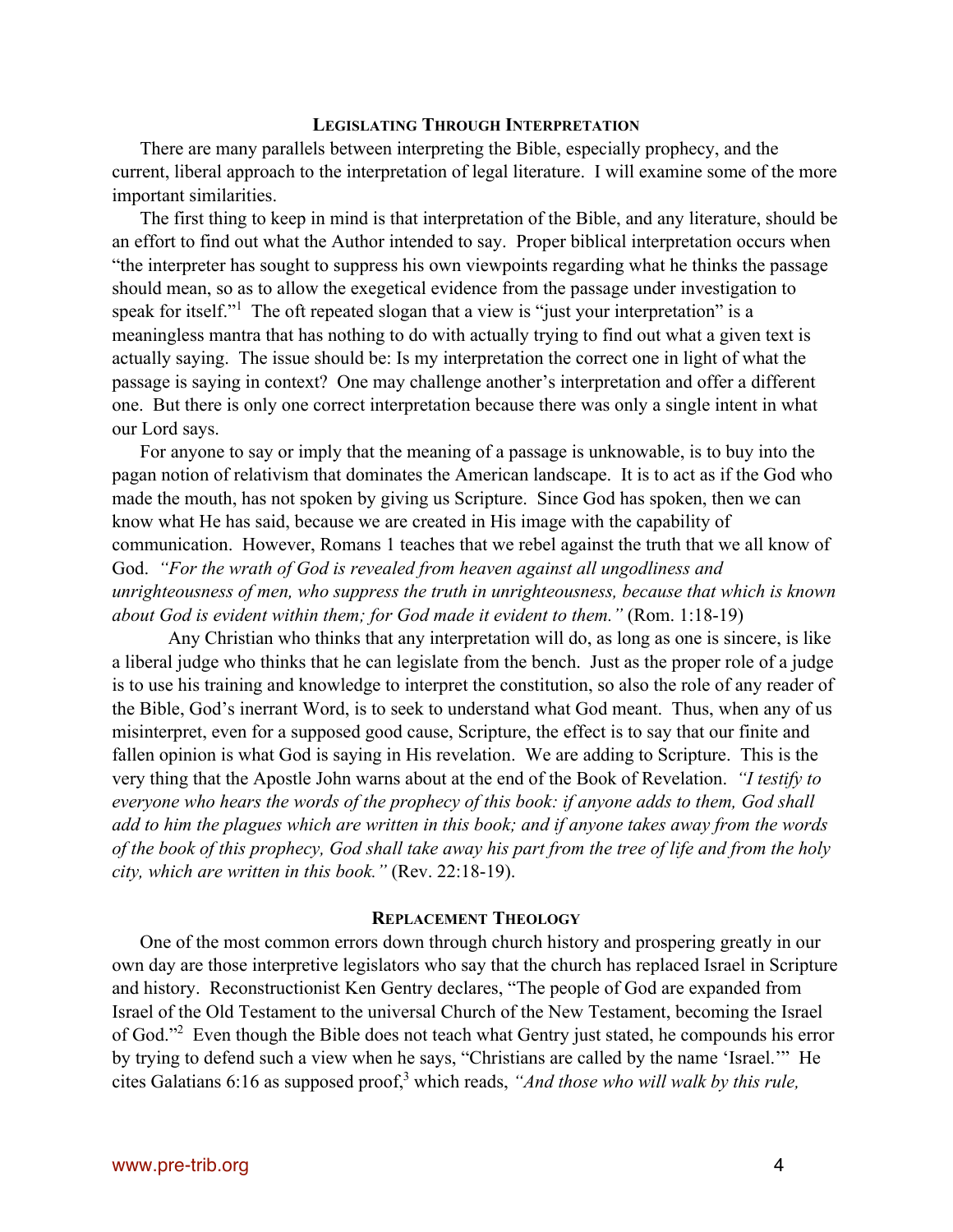*peace and mercy be upon them, and upon the Israel of God."* Yet, this passage does not in any way, shape, or form support Gentry's replacement interpretation.

Israel always refers to the Jewish people from Genesis to Revelation. S. Lewis Johnson notes: "There is no instance in biblical literature of the term Israel being used in the sense of the church or the people of God as composed of both believing ethnic Jews and Gentiles."<sup>4</sup> Arnold Fruchtenbaum notes, "that the church is never called a 'spiritual Israel' or a 'new Israel.' The term Israel is either used of the nation or the people as a whole, or of the believing remnant within."<sup>5</sup> Gentry is misguided to claim that Galatians 6:16 teaches that the church has replaced Israel.

Simply put, in Galatians 6:16, when Paul speaks of "the Israel of God," he is talking about Jewish Believers in Jesus as Messiah. Fruchtenbaum explains:

A cursory reading of the context reveals that Paul distinguishing between physical status and spiritual status for those is Christ. Although the Judaizers were emphasizing physical qualifications, Paul states that one's position in Christ depends exclusively on spiritual qualification. Notice that Paul does not even talk about the church, but refers to position *in Christ* (Gal. 6:15). Certainly Paul does not seek to demean or eradicated physical differences, he merely states that they have no bearing on whether or not one is in Christ. Just as earlier Paul states that gender distinctives and social status are irrelevant to position in Christ (Gal. 3:28), so in Galatians 6:15 he explains that circumcision also means nothing. And just as physical differences do not keep persons from being in Christ, so physical similarities cannot put them in Christ. All Jews belong to ethnic Israel. And Gentiles do not. So there is no basis for concluding that Paul intends to imply to his readers that Israel can refer to Gentiles, whether or not they are in Christ. . . .

. . . It appears logical to view 'the Israel of God' as believing Jews in contrast to unbelieving Jews called 'Israel after the flesh' (1 Cor. 10:18)."6

S. Lewis Johnson documents the blatant insistence of replacement theologians when he notes the following:

In speaking of the view that the term refers to ethnic Israel, a sense that the term *Israel* has in every other of its more than sixty-five uses in the New Testament and in its fifteen uses in Paul, in tones almost emotional William Hendriksen, the respected Reformed commentator, writes, "I refuse to accept that explanation." . . .

. . . It may also be said that biblical scholars often unwittingly overlook their own theological presuppositions, logical fallacies, and hermeneutical errors. What I am leading up to is expressed neatly by D. W. B. Robinson in an article written about twenty years ago: "The glib citing of Gal. vi:16 to support the view that 'the church is the new Israel' should be vigorously challenged. There is weighty support for a limited interpretation." We can say more than this, in my opinion. There is more